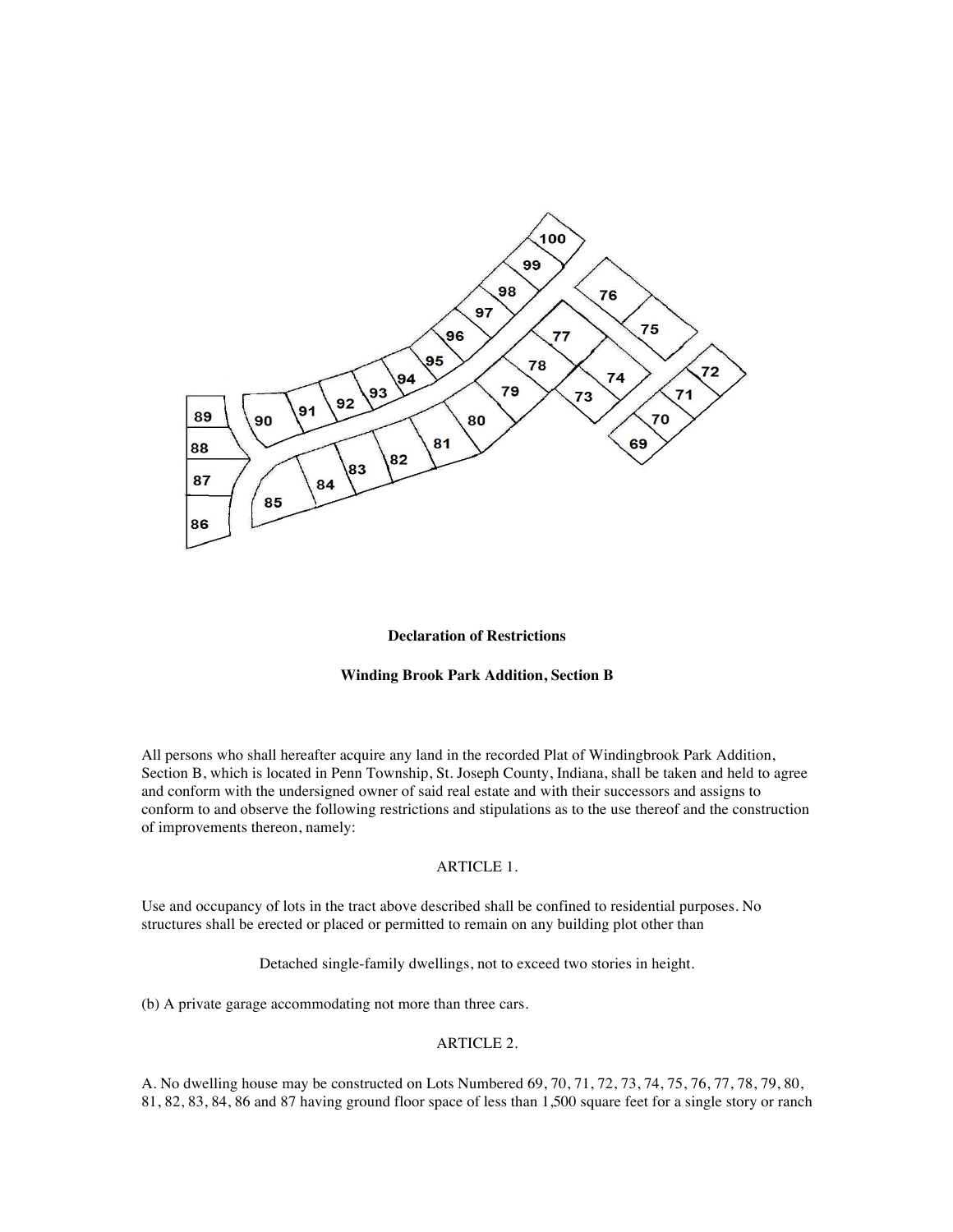type home; less than 800 square feet of ground floor space for a 1  $\frac{1}{2}$  or a 2 story home; 2,100 square feet for a "split level" dwelling. The front of said dwelling houses, exclusive of garage, shall not set back further than 70 feet from the fronting street line, nor shall they be nearer than 40 feet from the fronting street line unless the prior written permission is obtained from Twin City reality Corporation, its successors or assigns.

B. No dwelling house may be constructed on Lots Numbered 88, 89, 90, 91, 92, 93, 94, 95, 96, 97, 98, 99, 100 having a ground floor space of less than 1,200 square feet for a single story or ranch type home; less than 750 square feet of ground floor space for a  $1 \frac{1}{2}$  or 2 story home; and 1,900 square feet for a "split level" home. The front of said dwelling houses, exclusive of garage, shall not set back further than 65 feet from the fronting street line. In addition, all dwellings erected on the said lots 88, 89, 90, 91, 92, 93, 94, 95, 96, 97, 98, 99, and 100, shall measure not less than 52 feet in length, paralleling the fronting street. In the said length, an attached garage may be included in said measurement.

C. In computing the ground floor space of a "split level" home, as set forth in this Article 2, the footage shall include the lower level area provided it is finished and used as a living area and not as a garage, storage, etc. Also, in computing the ground floor space of any of the dwelling houses in this Addition, such measurement shall be exclusive of garage.

#### ARTICLE 3.

Not more than one residence shall be constructed on any one lot. A lot shall mean a lot as now platted or the ownership of parts of two adjoining lots the total width of which at the front lot line shall not be less than the front lot line of either of the lots as now platted.

### ARTICLE 4.

No animals or livestock shall be raised, bred or kept on any lot in said addition except that dogs, cats or other household pets may be kept, provided they are not kept, bred or maintained for any commercial purposes.

### ARTICLE 5.

No noxious or offensive activities shall be carried on upon any lot, nor shall anything be done thereon which may be or may become an annoyance or a nuisance is the neighborhood. No ashes, weeds or unsightly objects shall be permitted or suffered to remain on said premises nor shall the premises be used in any way or for any purpose that may endanger the holder or unreasonably disturb the holder of any adjoining land. No fence or wall shall be erected or maintained on any lot in said section without the written consent of Twin City realty Corporation, its successors or assigns first had and obtained.

## ARTICLE 6.

No trailer, basement, tent shack or garage shall at any time be used as a residence temporarily or permanently, nor shall any residence of a temporary character be permitted.

### ARTICLE 7.

No structures shall be moved into any lot.

No garage shall be erected on any lot in said tract except at the time of the erection of or after the completion of such a residence building as is permitted by these restrictions.

## ARTICLE 8.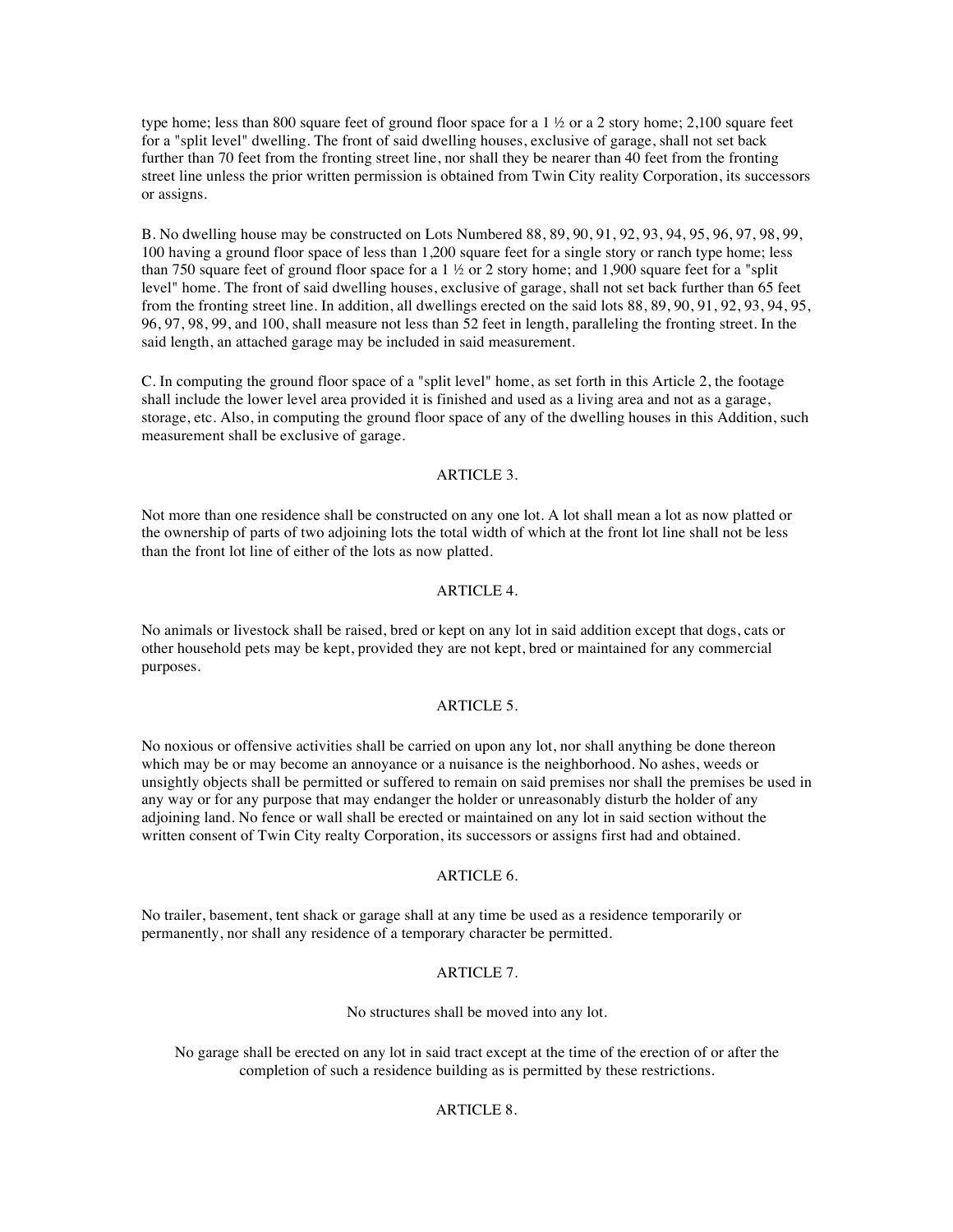No tank for the storage of fuel oil or any other purpose may be maintained on any of the lots within this Addition, above the surface of the ground, unless the written consent of the Twin City Reality Corporation, its successors or assigns, is first obtained.

# ARTICLE 9.

No residence, garage or other permanent structure shall be constructed, moved onto or otherwise placed on any of the Lots in Section B nearer than forty-five feet to the centerline of Juday Creek.

# ARTICLE 10.

No building shall be placed nearer than ten feet from the inside lot lines; steps, uncovered porches, terraces, chimneys, and cornices may extend not more than twenty-four inches into the side yard. All dwellings and buildings constructed on corner lots must face the direction approved by Twin City reality Corporation, its successors or assigns, and said approval must be obtained in writing.

# Article 11.

No building shall be erected, placed or altered on any lot until the construction plans and specifications and a plan showing the location of the structure has been approved by Twin City Reality Corporation, its successors or assigns, as to quality of workmanship and materials, harmony of external design with existing structures and as to location with respect to topography and finished grade elevation.

## Article 12.

No sign of any kind shall be displayed to the public view on any lot except one professional sign of not more than one square foot in size. One sign of not more than five square feet advertising the property for sale or rent, or one sign of not more than seven square feet used by a builder to advertise the property during the construction and sales period. There is reserved to Twin City Realty Corporation, its successors and assigns, the right to construct such signs as they desire in order to order to foster the promotion of the entire Addition and to effect sales of lots or structures in said addition.

## Article 13.

Easements for installation and maintenance of utilities and surface water drainage are reserved as shown on the recorded Plat.

# Article 14.

Landscaping of grading, seeding for grass or sodding must be completed within twelve months of date of start of construction. Each owner must plant, maintain and furnish not less than two living hardwood trees within each lot area. Said trees must not be less than two inches in diameter, measured twelve inches above ground level.

# Article 15.

Property owners shall be required in connection with the erection of dwellings to install for each dwelling a post light of similar type, height and distance set back from the street fronting the dwelling as presently installed in the subdivision. The post lights shall be equipped with an automatic operator to provide light from sundown each night to dawn the following morning.

# Article 16.